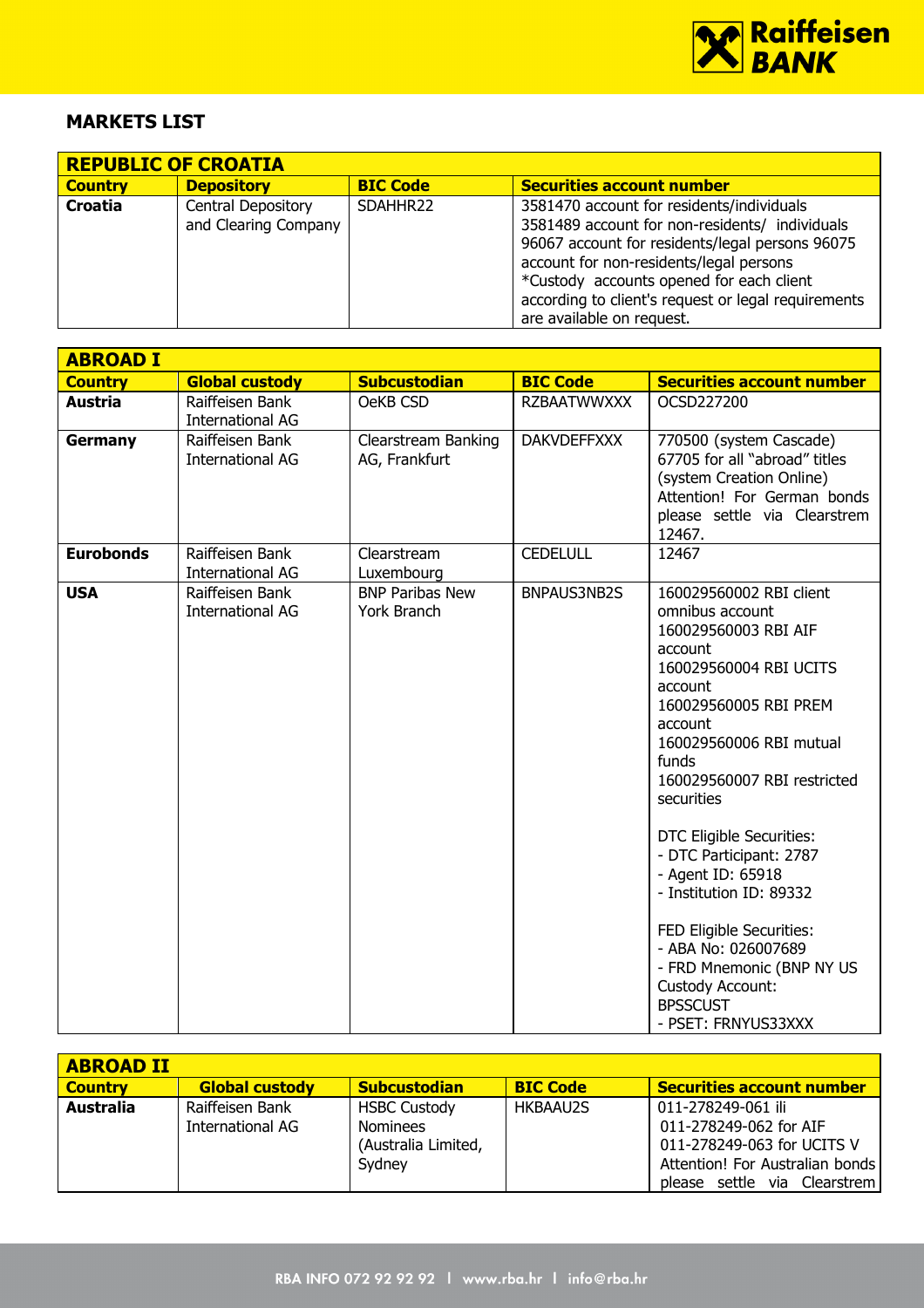

| <b>ABROAD II</b>  |                                            |                                                                             |                 |                                                                                                                                                                                                                                                                                                                                                                                                                      |
|-------------------|--------------------------------------------|-----------------------------------------------------------------------------|-----------------|----------------------------------------------------------------------------------------------------------------------------------------------------------------------------------------------------------------------------------------------------------------------------------------------------------------------------------------------------------------------------------------------------------------------|
| <b>Country</b>    | <b>Global custody</b>                      | <b>Subcustodian</b>                                                         | <b>BIC Code</b> | <b>Securities account number</b>                                                                                                                                                                                                                                                                                                                                                                                     |
|                   |                                            |                                                                             |                 | 12467.                                                                                                                                                                                                                                                                                                                                                                                                               |
| <b>Belarus</b>    | Raiffeisen Bank<br><b>International AG</b> | Priorbank Minsk                                                             | PJCBBY2X        | 500749005303, not AIFMD<br>compliant                                                                                                                                                                                                                                                                                                                                                                                 |
| <b>Belgium</b>    | Raiffeisen Bank<br><b>International AG</b> | <b>KBC Securities NV</b><br><b>Brussels</b>                                 | KBSEBE22        | Equity: 0125049000 or<br>0127845000 for AIF assets<br>0128931000 for UCITS V<br>EGSP ID: 1882<br>PSET BIC: Belgium:<br><b>CIKBBEBBxxx</b><br>Government bonds.<br>National Bank Belgium-NBB<br>BIC: NBBEBEBB216<br>A/C KBC Bank<br>Participant Number 0401<br>A/C KBC SECURITIES NV<br>(KBSEBE22)<br>Sec.exempt account:<br>727-6670496-59<br>Attention! For Belgian bonds<br>please settle via Clearstrem<br>12467. |
| <b>Bulgaria</b>   | Raiffeisen Bank<br><b>International AG</b> | RBB Raiffeisenbank<br>(Bugarska) AD,<br>Sofia                               | <b>RZBBBGSF</b> | 305000001<br>305000003 for AIF assets<br>305000004 for UCITS V                                                                                                                                                                                                                                                                                                                                                       |
|                   |                                            | <b>Bulgarian National</b><br><b>Bank</b>                                    | <b>BNBGBGSF</b> | 9252215500 for government<br>bonds denominated in BGN<br>9257215500 for government<br>bonds denominated in other<br>currencies than BGN                                                                                                                                                                                                                                                                              |
| Canada            | Raiffeisen Bank<br><b>International AG</b> | <b>CIBC Mellon Global</b><br><b>Securities Services</b><br>Company, Toronto | MELNUS3PGSS     | RZBF2998002 or<br>RZBF3000002 for AIF assets,<br>or RZBF3001002 for UCITS V<br>Shares via CDS participant<br><b>FINS# T435;</b><br>Bonds via participant #<br>"COMO"<br>Attention! For Canadian bonds<br>please settle via Clearstrem<br>12467.                                                                                                                                                                      |
| <b>Czech Rep.</b> | Raiffeisen Bank<br><b>International AG</b> | CDCP, Prague                                                                | <b>UNIYCZPP</b> | 808003039231<br>CDCP Code 615                                                                                                                                                                                                                                                                                                                                                                                        |
| <b>Denmark</b>    | Raiffeisen Bank<br><b>International AG</b> | SEB-Skandinaviska<br>Enskilda Banken<br>AB, Copenhagen                      | <b>ESSEDKKK</b> | 05295059909 or<br>05295147530 for AIF assets<br>05295182883 for UCITS V<br>Attention! For Denish bonds<br>please settle via Clearstrem<br>12467.                                                                                                                                                                                                                                                                     |
| <b>Estonia</b>    | Raiffeisen Bank<br><b>International AG</b> | AS SEB Pank, Tallin                                                         | EEUHEE2X        | 99101531654 or<br>99101949136 for AIF assets<br>99102181139 for UCITS V                                                                                                                                                                                                                                                                                                                                              |
| <b>Finland</b>    | Raiffeisen Bank<br><b>International AG</b> | OP Corporate Bank<br>Plc                                                    | <b>OKOYFIHH</b> | 5557269                                                                                                                                                                                                                                                                                                                                                                                                              |
|                   |                                            | $SEB -$                                                                     | <b>ESSEFIHX</b> | 10-100 150 617 for AIF assets                                                                                                                                                                                                                                                                                                                                                                                        |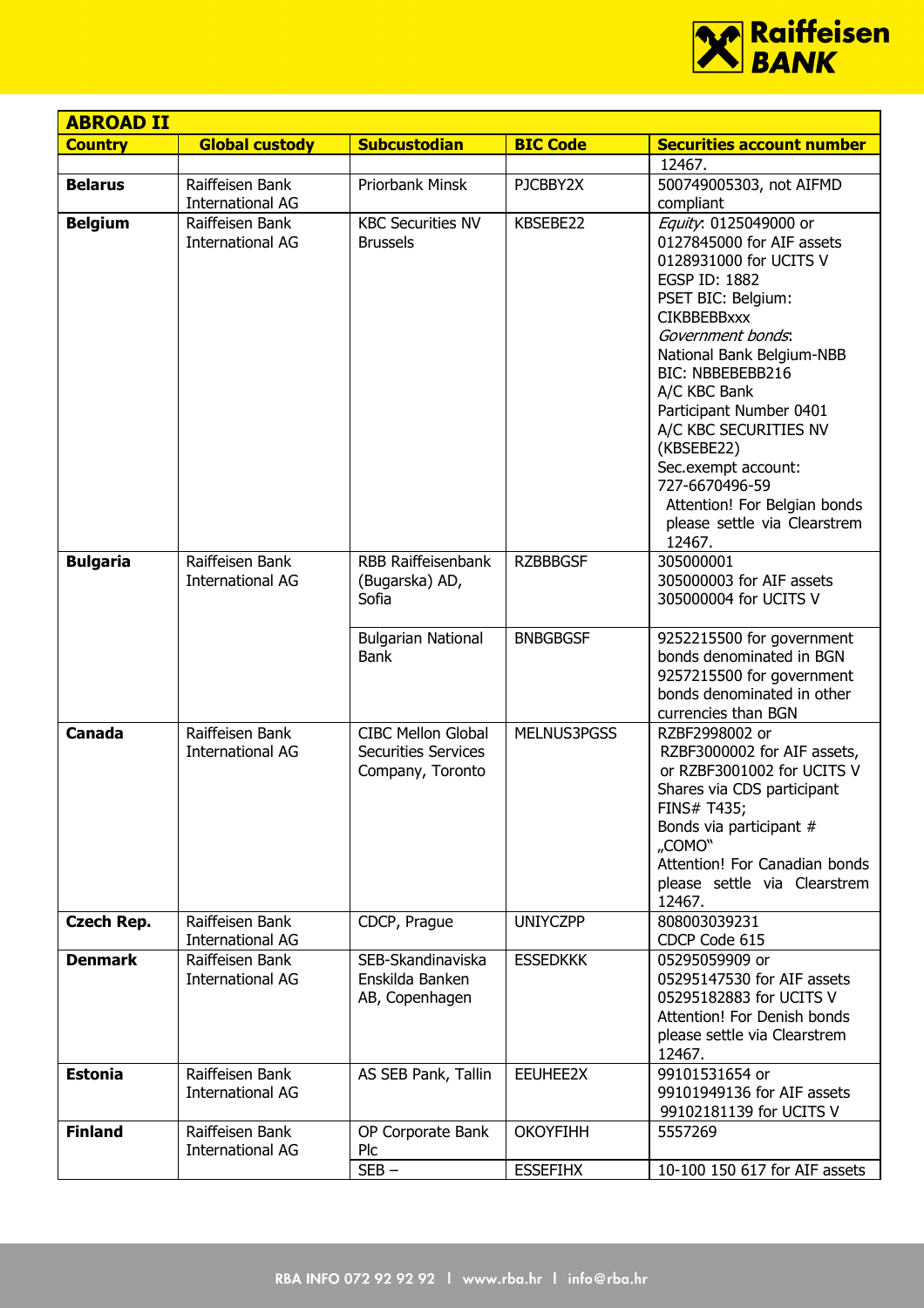

| <b>ABROAD II</b>           |                                            |                                                  |                    |                                                                                                                                                                                                                          |
|----------------------------|--------------------------------------------|--------------------------------------------------|--------------------|--------------------------------------------------------------------------------------------------------------------------------------------------------------------------------------------------------------------------|
| <b>Country</b>             | <b>Global custody</b>                      | <b>Subcustodian</b>                              | <b>BIC Code</b>    | <b>Securities account number</b>                                                                                                                                                                                         |
|                            |                                            | Skandinaviska<br>Enskilda Banken<br>AB, Helsinki |                    | or 10-100 216 634 for UCITS<br>V<br>Attention! For finnish bonds<br>please settle via Clearstrem<br>12467.                                                                                                               |
| <b>France</b>              | Raiffeisen Bank<br><b>International AG</b> | <b>CACEIS Bank, Paris</b>                        | <b>ISAEFRPP</b>    | 01821682310 or<br>005000670960 for AIF assets<br>or 05001088660 for UCITS V<br>EGSP ID: 000000000044<br>PSET BIC: France:<br><b>SICVFRPPxxx</b><br>Attention! For French bonds<br>please settle via Clearstrem<br>12467. |
| Greece                     | Raiffeisen Bank<br><b>International AG</b> | <b>EFG Eurobank</b><br>Ergasias S.A.,<br>Athens  | <b>ERBKGRAASEC</b> | 6.639087<br>For AIF/UCITS assets: for<br>client<br>each<br>segregated<br>account needs to be open.<br>Info on request.                                                                                                   |
| <b>Hungary</b>             | Raiffeisen Bank<br><b>International AG</b> | KELER, Budapest                                  | <b>KELRHUHB</b>    | 0562-000001                                                                                                                                                                                                              |
| <b>Italy</b>               | Raiffeisen Bank<br><b>International AG</b> | Intesa Sanpaolo<br>SpA, Milan                    | <b>BCITITMM</b>    | 083592570201 or<br>083592570204 for AIF assets<br>083592570205 for UCITS V<br>Attention! For Italian bonds<br>please settle via Clearstrem<br>12467.                                                                     |
| <b>Ireland</b>             | Raiffeisen Bank<br><b>International AG</b> | Tha Bank of New<br>York, London                  | <b>IRVTBEBB</b>    | 504915 or<br>865419 for AIF assets, or<br>914171 for UCITS V<br>CREST participant ID: BO01<br>Attention! For Irish bonds<br>please settle via Clearstrem<br>12467.                                                       |
| <b>Japan</b>               | Raiffeisen Bank<br><b>International AG</b> | HSBC Japan, Tokyo                                | <b>HSBCJPJTXXX</b> | 009-017138-306 or<br>009-017138-307 for AIF, or<br>009-017138-309 for UCITS V<br>Jasdec ID 0041180; no<br>government bonds possible<br>Attention! For Japanese bonds<br>please settle via Clearstrem<br>12467.           |
| Latvia                     | Raiffeisen Bank<br><b>International AG</b> | SEB Banka Latvia,<br>Riga                        | UNLALV2X           | A9153101 or<br>A9153102 for AIF assets or<br>A9153103 for UCITS V                                                                                                                                                        |
| <b>Lithuania</b>           | Raiffeisen Bank<br><b>International AG</b> | SEB Banka<br>Lithuania, Vilnius                  | CBVILT2X           | AT-RZBA-CA101 or<br>AT-RZBA-CA102-C for AIF<br>assets or for UCITS V<br>AT-RZBA-CA103-C                                                                                                                                  |
| Luxembourg<br>Int.clearing | Raiffeisen Bank<br><b>International AG</b> | Clearstream<br>Luxembourg                        | <b>CEDELULL</b>    | 12467                                                                                                                                                                                                                    |
| <b>Netherlands</b>         | Raiffeisen Bank<br><b>International AG</b> | KAS Bank N.V.,<br>Amsterdam                      | <b>KASANL2A</b>    | 223603341 or<br>223619396 for AIF assets<br>EGSP ID: 000000000642 or                                                                                                                                                     |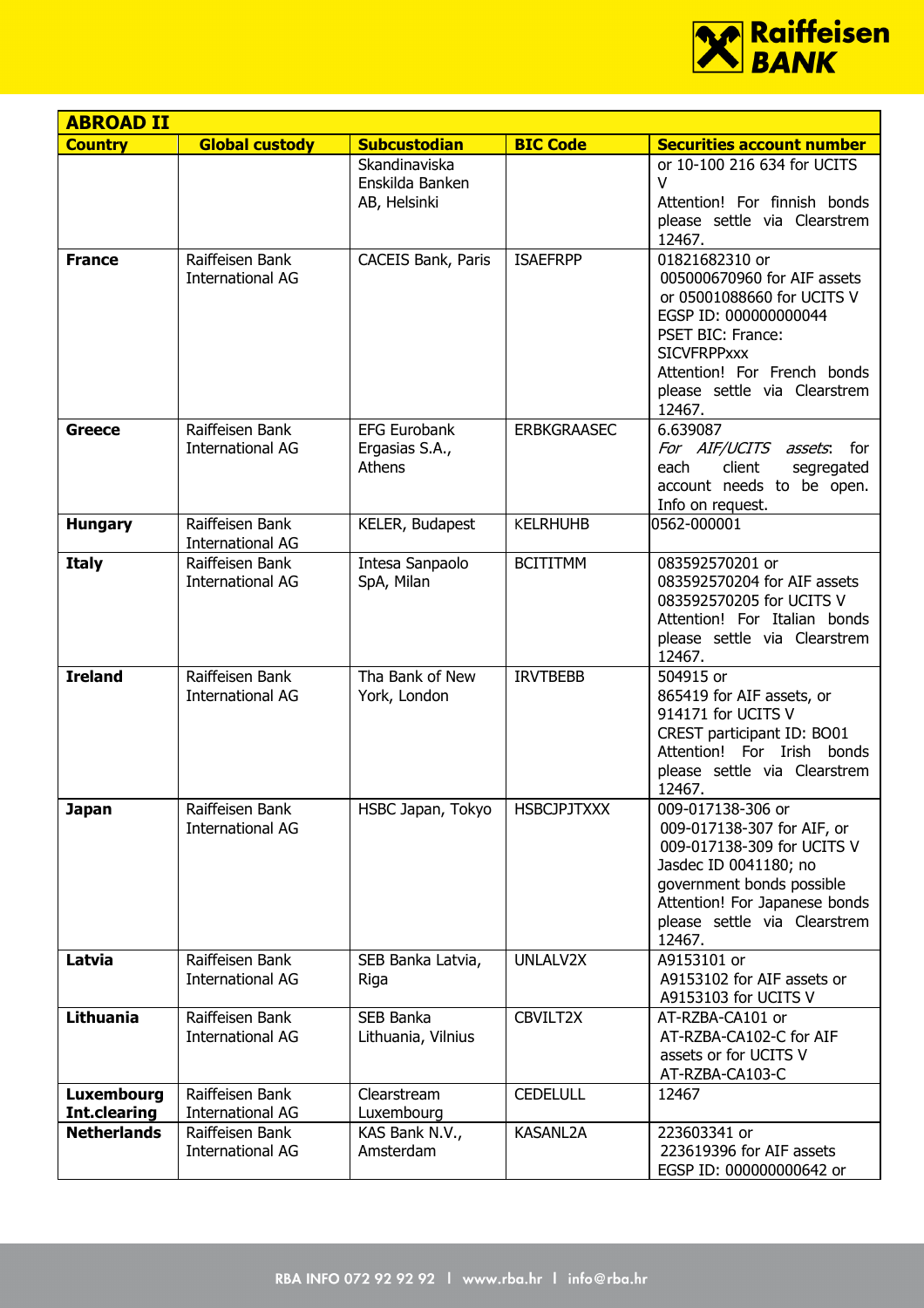

| <b>ABROAD II</b>    |                                            |                                                                        |                    |                                                                                                                                                                                                                                                       |
|---------------------|--------------------------------------------|------------------------------------------------------------------------|--------------------|-------------------------------------------------------------------------------------------------------------------------------------------------------------------------------------------------------------------------------------------------------|
| <b>Country</b>      | <b>Global custody</b>                      | <b>Subcustodian</b>                                                    | <b>BIC Code</b>    | <b>Securities account number</b>                                                                                                                                                                                                                      |
| <b>Norway</b>       | Raiffeisen Bank                            | DnB NOR Bank                                                           | <b>DNBANOKC</b>    | 223621900 for UCITS V<br>PSET BIC: NECINL2Axxx<br>Attention! For Dutch bonds<br>please settle via Clearstrem<br>12467.<br>050050012173 or                                                                                                             |
|                     | <b>International AG</b>                    | ASA, Oslo                                                              |                    | 050050175095 for AIF assets<br>050050181721 for UCITS V<br>Attention!<br>For<br>Norwegian<br>bonds<br>settle<br>please<br>via<br>Clearstrem 12467.                                                                                                    |
| <b>Poland</b>       | Raiffeisen Bank<br><b>International AG</b> | <b>KDPW</b>                                                            | <b>KDPWPLPA</b>    | 0859 0000-individual clients<br>0859 9000-legal clients                                                                                                                                                                                               |
| Portugal            | Raiffeisen Bank<br><b>International AG</b> | <b>Banco Comercial</b><br>Portugues, Lisbon                            | <b>BCOMPTPLXXX</b> | 183026779 or<br>45452904275 for AIF assets<br>or 45492919006 for UCITS V<br>PSET: IBLSPTPPXXX<br>Portuguese<br>Attention!<br>For<br>please<br>settle<br>bonds<br>via<br>Clearstrem 12467.                                                             |
| <b>Romania</b>      | Raiffeisen Bank<br><b>International AG</b> | Depozitarul<br>Central, Bucharest                                      | <b>DECNROBU</b>    | For each client segregated<br>account needs to be open.<br>Info on request.                                                                                                                                                                           |
|                     |                                            | National Bank of<br>Romania                                            | <b>NBORROBSXXX</b> | Government Bonds<br>For each client segregated<br>account needs to be open.<br>Info on request.                                                                                                                                                       |
| <b>Slovakia</b>     | Raiffeisen Bank<br><b>International AG</b> | <b>Central Securities</b><br>Depository of the<br>Slovak Republic      | <b>CSDSSKBAXXX</b> | 990000000345                                                                                                                                                                                                                                          |
| <b>Slovenia</b>     | Nova KBM d.d.                              | Nova KBM d.d.                                                          | <b>KBMASI2X</b>    | 9766945<br>Investment funds need<br>segregated accounts                                                                                                                                                                                               |
| <b>South Africa</b> | Raiffeisen Bank<br>International AG        | <b>First National Bank</b><br>of Southern Africa<br>Ltd., Johannesburg | <b>FIRNZAJJ</b>    | ZA0000001154 or<br>ZA0000061406 for AIF assets<br>ZA0000070746 for UCITS V                                                                                                                                                                            |
| <b>Spain</b>        | Raiffeisen Bank<br><b>International AG</b> | Santander<br><b>Securities Services</b><br>S.A.                        | BSSSESM2XXX        | 57770000868497 or<br>57770000886426 for AIF or<br>57770001008821 for UCITS V<br>IBERCLEAR Code: 00038,<br>Account Number at CSD:<br>IBRCBSSSESM2XXX000000002<br>T0EX0000001<br>Attention! For Spanish bonds<br>please settle via Clearstrem<br>12467. |
| <b>Sweden</b>       | Raiffeisen Bank<br><b>International AG</b> | SEB-Skandinaviska<br>Enskilda Banken<br>AB, Stockholm                  | <b>ESSESESS</b>    | 01-100169946 or<br>01-100240039 for AIF assets<br>01-100 293 531 for UCITS V<br>Attention! For Swedish bonds<br>please settle via Clearstrem<br>12467.                                                                                                |
| <b>Switzerland</b>  | Raiffeisen Bank<br><b>International AG</b> | UBS, Zurich                                                            | <b>UBSWCHZH</b>    | 0230-63215-S1 or<br>0230-63215.S2 for AIF assets                                                                                                                                                                                                      |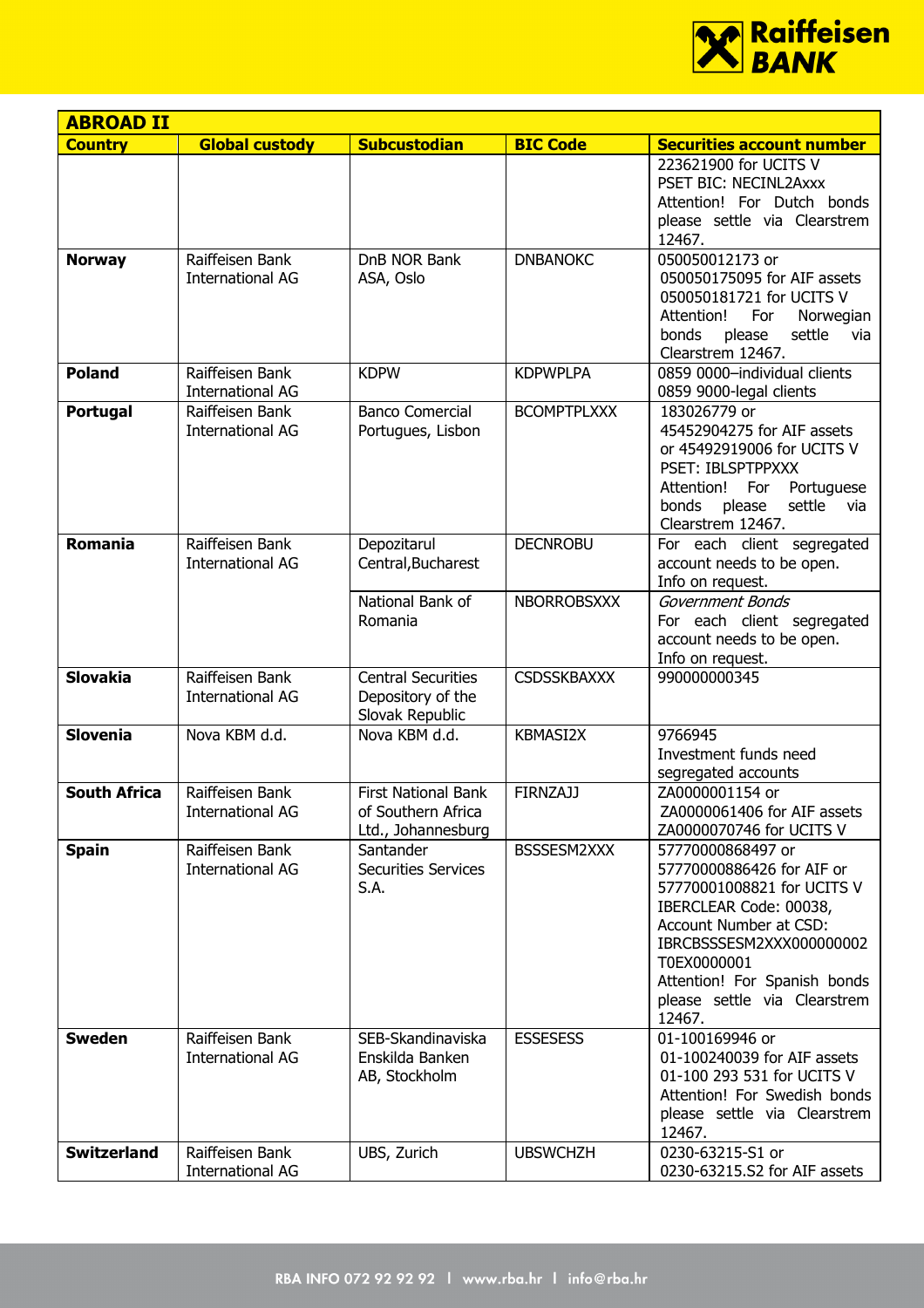

| <b>ABROAD II</b>                |                                     |                                                    |                 |                                                                                                                                                                                                                                    |
|---------------------------------|-------------------------------------|----------------------------------------------------|-----------------|------------------------------------------------------------------------------------------------------------------------------------------------------------------------------------------------------------------------------------|
| <b>Country</b>                  | <b>Global custody</b>               | <b>Subcustodian</b>                                | <b>BIC Code</b> | <b>Securities account number</b>                                                                                                                                                                                                   |
|                                 |                                     |                                                    |                 | SEGA Code: CH100025<br>Attention! For Swiss bonds<br>please settle via Clearstrem<br>12467.                                                                                                                                        |
| <b>United</b><br><b>Kingdom</b> | Raiffeisen Bank<br>International AG | Tha Bank of New<br>York, Brussels<br><b>Branch</b> | <b>IRVTBEBB</b> | 504915 or 865419 for AIF<br>assets or 914171 for UCITS V<br>Dematerialized equities.<br>CREST, Participant I.D: BO01<br>Government bonds.<br><b>CREST Participant ID: BKNY1</b><br>bonds.<br>Corporate<br>via<br>Clearstream 12467 |

| <b>ABROAD III</b> |                                            |                                        |                    |                                                                                                                                                                                                                                                           |
|-------------------|--------------------------------------------|----------------------------------------|--------------------|-----------------------------------------------------------------------------------------------------------------------------------------------------------------------------------------------------------------------------------------------------------|
| <b>Country</b>    | <b>Global custody</b>                      | <b>Subcustodian</b>                    | <b>BIC Code</b>    | <b>Securities account</b><br>number                                                                                                                                                                                                                       |
| <b>Albania</b>    | Raiffeisen Bank<br><b>International AG</b> | Raiffeisen Bank Sh.a.<br>(Albania)     | <b>SGSBALTX</b>    | For each client segregated<br>account needs to be open.<br>Info on request.                                                                                                                                                                               |
| <b>Brazil</b>     | Raiffeisen Bank<br><b>International AG</b> | Citibank N.A., London<br><b>Branch</b> | CITIGB2L           | For each client segregated<br>account needs to be open.<br>Info on request.                                                                                                                                                                               |
| <b>Hong Kong</b>  | Raiffeisen Bank<br><b>International AG</b> | <b>HSBC Hong Kong</b>                  | <b>HSBCHKHHSEC</b> | Equity: 002-899011-085 or<br>720-325596-085 for AIF<br>CACS-code C00019 or<br>720-829498-085 for UCITS V<br>Bonds: 002-899011-089 or<br>720-325596-085 for AIF<br>Attention!<br>For<br>Hong-Kong<br>please<br>settle<br>bonds<br>via<br>Clearstrem 12467. |
| <b>India</b>      | Raiffeisen Bank<br><b>International AG</b> | HSBC India,<br>Mumbai                  | <b>HSBCINBB</b>    | For each client segregated<br>account needs to be open.<br>Info on request.                                                                                                                                                                               |
| <b>Indonesia</b>  | Raiffeisen Bank<br><b>International AG</b> | HSBC Indonesia,<br>Jakarta             | <b>HSBC IDJA</b>   | Equities:001-831338-085<br>Bonds:<br>for<br>each<br>client<br>segregated account needs to<br>be open.<br>Info on request.                                                                                                                                 |
| <b>Israel</b>     | Raiffeisen Bank<br><b>International AG</b> | United Mizrahi Bank<br>Ltd., Tel Aviv  | <b>MIZBILIT</b>    | 651355, not AIFMD compliant                                                                                                                                                                                                                               |
| <b>Kazakhstan</b> | Raiffeisen Bank<br><b>International AG</b> | ZAO Raiffeisenbank<br>Moscow           | <b>RZBMRUMM</b>    | KFN022830002/02283001 or<br>KFN023240003/02324001 for<br>AIF assets or<br>KFN032820001/03282001 for<br><b>UCITS V</b>                                                                                                                                     |
| <b>Malaysia</b>   | Raiffeisen Bank<br><b>International AG</b> | HSBC Bank Malaysia,<br>Kuala Lumpur    | <b>HBMBMYKL</b>    | For each client segregated<br>account needs to be open.<br>Info on request.                                                                                                                                                                               |
| <b>Mexico</b>     | Raiffeisen Bank<br><b>International AG</b> | Citibank N.A.,<br>London               | CITIGB2L           | RBI account numbers:<br>6018409064 client omnibus<br>6018409021 RBI AIF acc<br>6018409048 RBI UCITS acc<br>PSET BMSXMXMM                                                                                                                                  |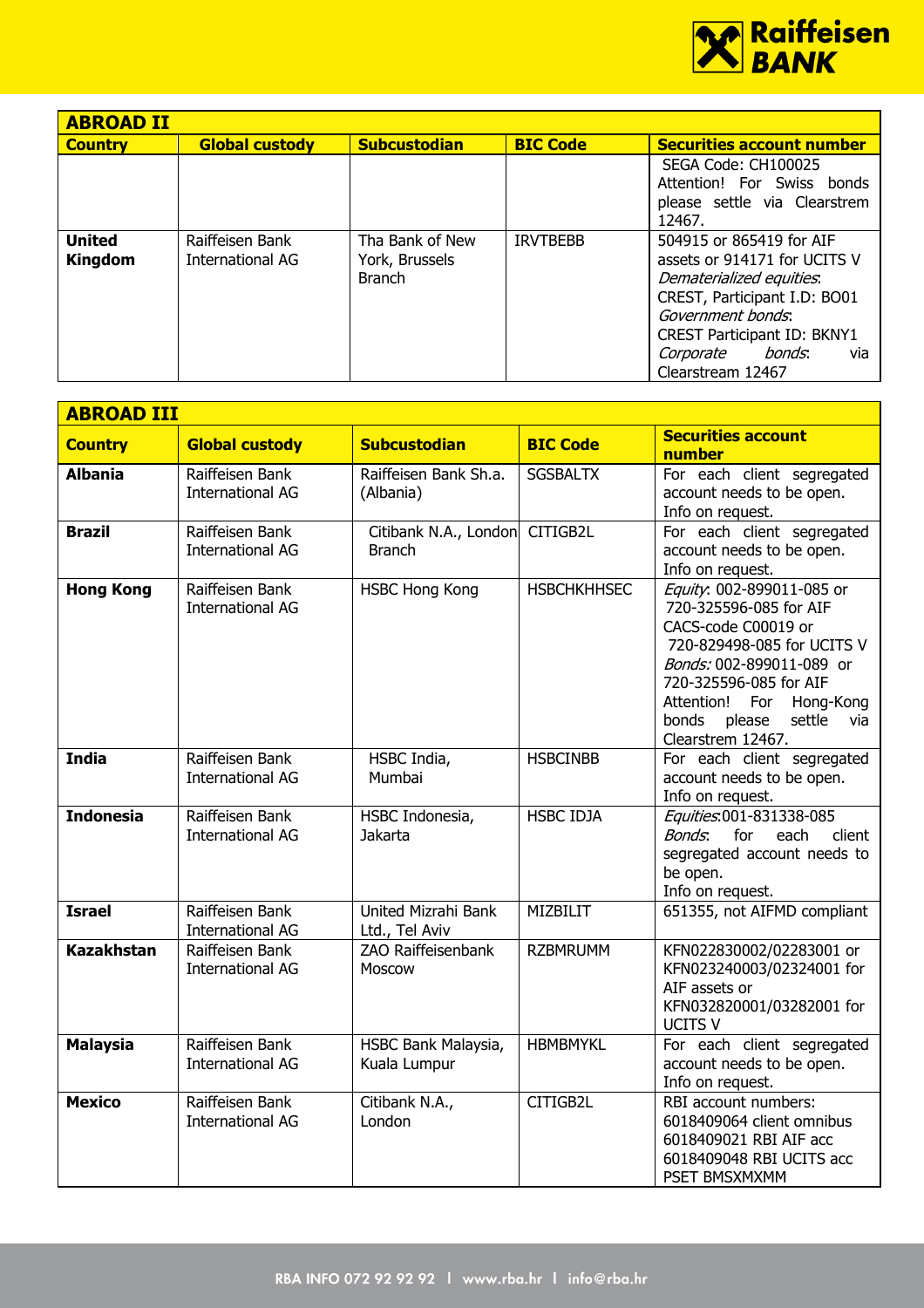

| <b>ABROAD III</b>            |                                            |                                  |                    |                                                                                                                                                                                                                                                                                                                                                                                                                                                                                       |
|------------------------------|--------------------------------------------|----------------------------------|--------------------|---------------------------------------------------------------------------------------------------------------------------------------------------------------------------------------------------------------------------------------------------------------------------------------------------------------------------------------------------------------------------------------------------------------------------------------------------------------------------------------|
| <b>Country</b>               | <b>Global custody</b>                      | <b>Subcustodian</b>              | <b>BIC Code</b>    | <b>Securities account</b>                                                                                                                                                                                                                                                                                                                                                                                                                                                             |
| <b>New</b><br><b>Zealand</b> | Raiffeisen Bank<br><b>International AG</b> | HSBC New Zealand,<br>Auckland    | HSBCNZ2A           | number<br>040-004988-230 or<br>040-004988-231 for AIF<br>assets or 040-004988-232 for<br><b>UCITS V</b><br>Attention! For New Zealand<br>settle<br>bonds<br>please<br>vial<br>Clearstrem 12467.                                                                                                                                                                                                                                                                                       |
| <b>Philippines</b>           | Raiffeisen Bank<br><b>International AG</b> | HSBC Filipini, Manila            | <b>HSBCPHMMSEC</b> | 000-069906-550 or<br>000-069906-551 for AIF or<br>026-009498-550 for UCITS V                                                                                                                                                                                                                                                                                                                                                                                                          |
| <b>Russia</b>                | Raiffeisen Bank<br><b>International AG</b> | AO Raiffeisenbank,<br>Moscow     | <b>RZBMRUMM</b>    | OTC:<br>KFN022120008/02212001 RBI<br>Nominee Clients OTC<br>KFN032390005/03239001 for<br><b>UCITS V</b><br>FN022130007/02213001 RBI<br>Nominee AIFs OTC<br>Please include:<br>TL1212180342/000000000000<br>00000 in DEAG/REAG field<br><b>MOEX:</b><br>KFN024330001/02433001 RBI<br>Nominee Clients MOEX<br>KFN024340000/02434001 RBI<br>Nominee AIFs MOEX<br>KFN032400002/03240001 for<br><b>UCITS V</b><br>Please include:<br>HL1612160030/36MC0054300<br>000F00 in DEAG/REAG field |
| <b>Singapore</b>             | Raiffeisen Bank<br><b>International AG</b> | <b>HSBC Singapore</b>            | <b>HSBCSGSG</b>    | 141-349944-085 or<br>056-125420-085 for AIF                                                                                                                                                                                                                                                                                                                                                                                                                                           |
| <b>South Korea</b>           | Raiffeisen Bank<br>International AG        | HSBC South Korea.,<br>Seoul      | <b>HSBC KRSE</b>   | For each client segregated<br>account needs to be open.<br>Info on request.                                                                                                                                                                                                                                                                                                                                                                                                           |
| <b>Taiwan</b>                | Raiffeisen Bank<br><b>International AG</b> | HSBC Taiwan,<br>Taipei           | <b>HSBCTWTP</b>    | For each client segregated<br>account needs to be open.<br>Info on request.                                                                                                                                                                                                                                                                                                                                                                                                           |
| <b>Thailand</b>              | Raiffeisen Bank<br><b>International AG</b> | HSBC Thailand,<br><b>Bangkok</b> | <b>HSBCTHBK</b>    | 002-054484-390 or<br>002-054484-401 for AIF<br>Requirement: Dealing Price<br>must be included in all<br>instructions.                                                                                                                                                                                                                                                                                                                                                                 |
| <b>Turkey</b>                | Raiffeisen Bank<br><b>International AG</b> | Türk Ekonomi<br>Bankasi A.S.     | TEBUTRIS930        | For each client segregated<br>account needs to be open.<br>Info on request.                                                                                                                                                                                                                                                                                                                                                                                                           |
| <b>Ukraine</b>               | Raiffeisen Bank<br><b>International AG</b> | Raiffeisen Bank Aval             | <b>AVALUAUK</b>    | For each client segregated<br>account needs to be open.<br>Info on request.                                                                                                                                                                                                                                                                                                                                                                                                           |